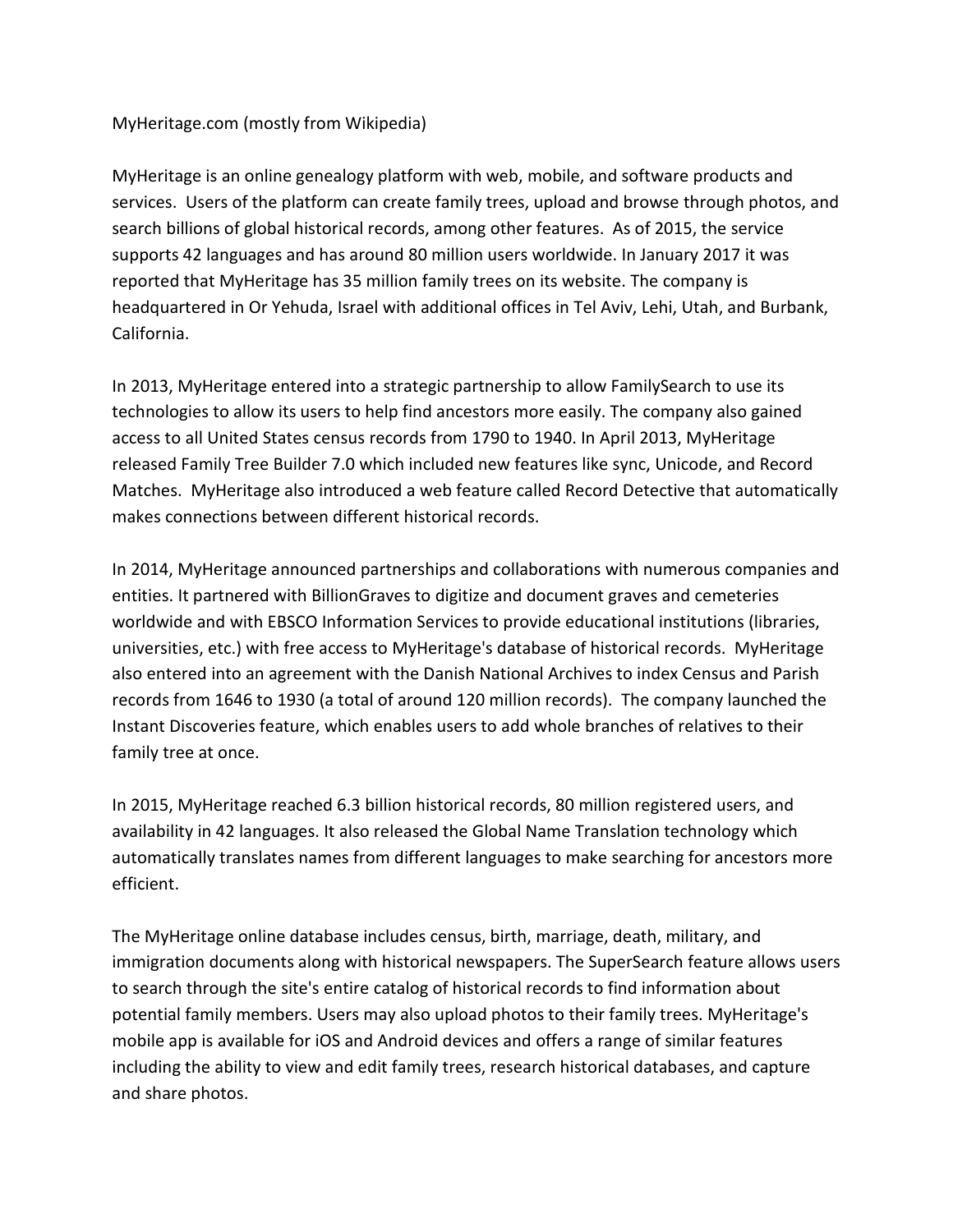## Products

## Matching Technologies

MyHeritage uses several matching technologies for family history research. These include Smart Matching, Record Matching, Record Detective, Instant Discoveries, Global Name Translation, and Search Connect. Smart Matching is used to cross-reference one user's family tree with the family trees of all other users. The feature allows users to utilize information about their families from other, possibly related users. Record Matching is similar except that it matches and compares family trees to historical records rather than other family trees.

Record Detective is a technology that links related historical records based on information from one historical record. It also uses existing family trees to make connections between records (for instance, a death certificate and a marriage license). Instant Discoveries is a feature that compares users' family trees to other family trees and records, and then instantly shows them a large amount of information about their family found in these sources, packaged as an entire new branch they can add to their trees. Global Name Translation allows users to search for a relative in their preferred language but get historical documents with their relative's name in other languages.

Search Connect is a MyHeritage feature that indexes search queries along with their metadata dates, places, relatives, etc. and then displays them in search results when others perform a similar search. The feature allows users performing similar searches to connect with each other for collaboration.

### Family Tree Builder

Family Tree Builder is freemium downloadable software that allows users to build family trees, upload photos, view charts and statistics, and more.

### MyHeritage DNA

MyHeritage DNA is a genetic testing service launched by MyHeritage in 2016. Autosomal DNA results are obtained from home test kits, allowing users to use cheek swabs to collect samples. The results provide DNA matching and ethnicity estimates.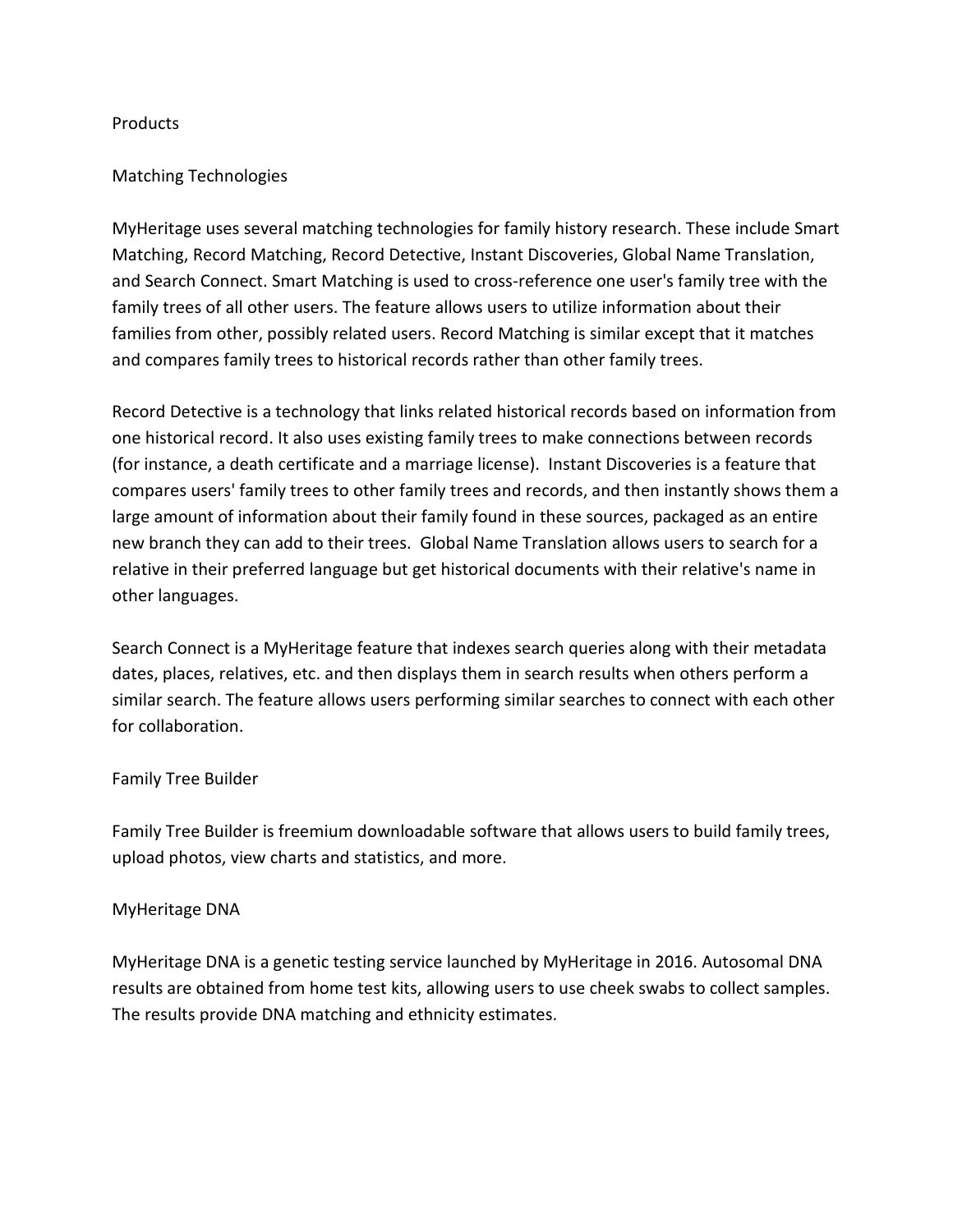When you subscribe to MyHeritage, you essentially establish your family tree as on online website. You can keep it private and just invite other family members if you want, or you can make it public. Figure 1 provides an example Home page for a MyHeritage family tree website.

| <b>O</b> MyHeritage                                                                    | Family tree<br><b>Discoveries</b><br><b>DNA</b><br>Home                                                                                                                                                                                                                                                                                                                                                                                                                                                                                              | Research<br>Photos                                                                                                                          |
|----------------------------------------------------------------------------------------|------------------------------------------------------------------------------------------------------------------------------------------------------------------------------------------------------------------------------------------------------------------------------------------------------------------------------------------------------------------------------------------------------------------------------------------------------------------------------------------------------------------------------------------------------|---------------------------------------------------------------------------------------------------------------------------------------------|
| <b>PremiumPlus family site</b>                                                         | Welcome<br>Edit this text $\land$                                                                                                                                                                                                                                                                                                                                                                                                                                                                                                                    | 2012201                                                                                                                                     |
| <b>A</b> Invite more family                                                            | My name is the Carl Wiggins and I started this site.<br>This site was created using MyHeritage. This is a great system that allows anyone like<br>you and me to create a private site for their family, build their family tree and share family<br>photos. If you have any comments or feedback about this site, please click here to contact<br>me.<br>Our family tree is posted online on this site! There are 1022 names in our family site.<br>The site was last updated on Apr 15 2017, and it currently has 1 registered member(s).<br>Enjoy! | <b>Add site photo</b>                                                                                                                       |
| <b>THE</b> View family tree                                                            |                                                                                                                                                                                                                                                                                                                                                                                                                                                                                                                                                      |                                                                                                                                             |
| <b>B</b> Add photos                                                                    |                                                                                                                                                                                                                                                                                                                                                                                                                                                                                                                                                      |                                                                                                                                             |
| <b>Timeline</b>                                                                        |                                                                                                                                                                                                                                                                                                                                                                                                                                                                                                                                                      |                                                                                                                                             |
| $\Box$ Timebook                                                                        |                                                                                                                                                                                                                                                                                                                                                                                                                                                                                                                                                      | Post an event                                                                                                                               |
| PedigreeMap™                                                                           |                                                                                                                                                                                                                                                                                                                                                                                                                                                                                                                                                      |                                                                                                                                             |
| Ħ<br>Print your family tree                                                            |                                                                                                                                                                                                                                                                                                                                                                                                                                                                                                                                                      | <b>Upcoming events</b><br>⋩                                                                                                                 |
| <b>MyHeritage Mobile</b>                                                               |                                                                                                                                                                                                                                                                                                                                                                                                                                                                                                                                                      |                                                                                                                                             |
| ы<br><b>DNA</b> tests                                                                  |                                                                                                                                                                                                                                                                                                                                                                                                                                                                                                                                                      | Apr 25 2017                                                                                                                                 |
| <b>Record Matches News</b><br>⋩<br>1585 Record Matches in 55<br>historical collections | Ы<br>Go to family stats<br>Go to family tree<br>Go to family photos<br>What next?<br>《                                                                                                                                                                                                                                                                                                                                                                                                                                                               | 25th wedding anniversary of Kyle<br>Darron Waddell and Katrina M<br>Waddell (born Sterling)<br>Send Kyle Darron and Katrina<br>M a greeting |
| Smart Matches™<br>×                                                                    |                                                                                                                                                                                                                                                                                                                                                                                                                                                                                                                                                      |                                                                                                                                             |
| C Confirm 209 pending<br>matches<br>Review 41 new matches                              | Get the most out of your MyHeritage family site<br>18% complete<br>$\times$<br>Pick a unique address for your site (for 4%)                                                                                                                                                                                                                                                                                                                                                                                                                          | May 2 2017<br>64th birthday of John Andrew<br>Wiggins<br>Send John Andrew a greeting                                                        |
|                                                                                        | Address:<br>myheritage.com<br><b>Apply</b>                                                                                                                                                                                                                                                                                                                                                                                                                                                                                                           |                                                                                                                                             |
|                                                                                        | Tip: You can enter this address in a browser to visit your site directly, e.g.<br>http://johnson.myheritage.com                                                                                                                                                                                                                                                                                                                                                                                                                                      | May 2 2017<br>19th wedding anniversary of Marc                                                                                              |
|                                                                                        | Show more suggestions >>                                                                                                                                                                                                                                                                                                                                                                                                                                                                                                                             | William Kerska <sup>3</sup> and Elizabeth<br>لَّتِّ Ann Kerska (born Bowes)<br>Send Marc William and<br>Elizabeth Ann a greeting            |
|                                                                                        | <b>Family news</b><br>≪                                                                                                                                                                                                                                                                                                                                                                                                                                                                                                                              |                                                                                                                                             |
|                                                                                        | Post news<br>$\overline{\mathbf{v}}$<br>Tell your family what you're up to                                                                                                                                                                                                                                                                                                                                                                                                                                                                           |                                                                                                                                             |

Figure 1. Home Page screen/dashboard of a MyHeritage family tree website

This centralized dashboard is one of the reasons MyHeritage is easy to use. From your webpage, you can access family photos, family trees, contact info, DNA testing and charts. This section is similar to social media dashboards you may already be familiar with. It gives you quick access to most of the tools you'll need and lists any actions you perform on your tree to let you keep track of your changes.

One feature that the best family history websites have in common is hints. This tool matches members of your family tree with records in the database. When MyHeritage finds SmartMatches, you can review the facts, then confirm or deny these matches. You can attach